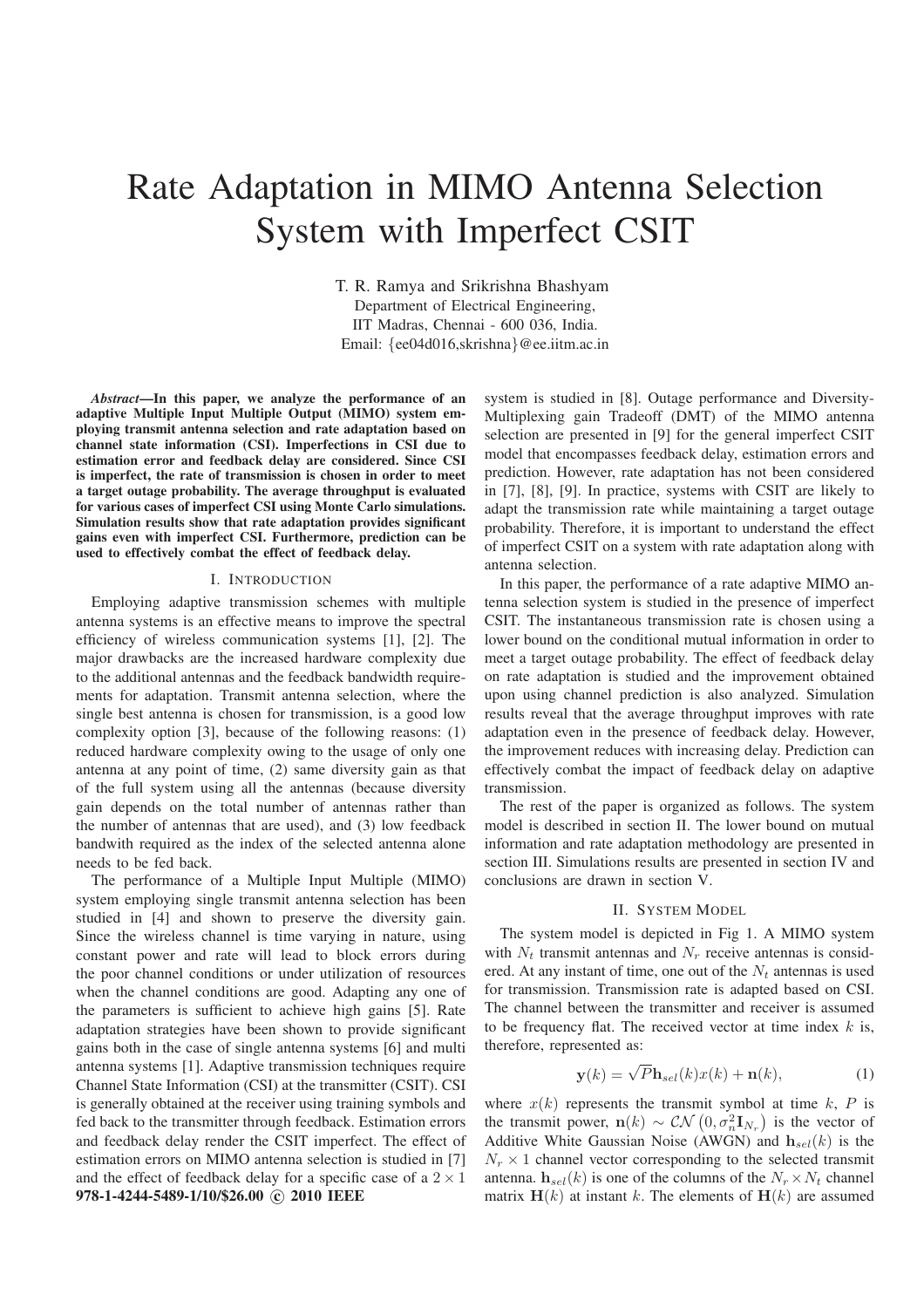

**Fig. 1:** System Model

to be i.i.d and  $CN(0, 1)$ . A block fading model is considered, where the elements of H are assumed to be constant over a block and correlated across blocks.

Maximal Ratio Combining (MRC) is employed at the receiver for decoding. CSI is estimated using training symbols. The training pattern employed for channel estimation is similar to the training in [10], [11]. Antenna selection is done based on the estimated CSI and the selected index is fed back to the transmitter. Selection is based on maximizing the instantaneous receive SNR, i.e., the antenna that maximizes  $||\mathbf{h}_{sel}(k)||^2$  is selected. Let  $\mathbf{H}_t$  represent the channel estimate used for antenna selection and  $H_r$  represent the channel estimate used for decoding. Since  $H_t$  and  $H_r$  are both zero mean and jointly Gaussian and circularly symmetric, they can be related as follows [12], [9]:

$$
\mathbf{H}_r = \sigma_r \left[ \frac{\rho}{\sigma_t} \mathbf{H}_t + \sqrt{1 - \rho^2} \mathbf{E} \right],\tag{2}
$$

where  $E_{ij} \sim \mathcal{CN}(0, 1), \sigma_{\tau}^2 = E[|H_{r,ij}|^2], \sigma_t^2 = E[|H_{t,ij}|^2],$ and  $\rho = \frac{E[H_{t,ij}H_{r,ij}^*]}{\sqrt{E[|H_{r,ij}|^2]E[|H_{t,ij}|^2]}}$ .  $X_{ij}$  represents the  $(i,j)^{th}$ element of the matrix **X**. Since  $H_{t,ij}$ 's are i.i.d and  $H_{r,ij}$ 's are also i.i.d.,  $\rho$  is independent of i, j. We consider four different cases of imperfect CSIT as summarized in Table I.  $P_t$  is the training symbol power,  $f_dT_s$  is the normalized Doppler frequency, and  $\Delta$  is the delay in number of frames. w is the  $L$ -tap Wiener filter used for channel prediction and  $p$  is the cross correlation vector between the actual channel and the past estimates. A detailed discussion of the imperfect CSI model can be found in [12], [9].

# III. RATE ADAPTATION FOR THE MIMO ANTENNA SELECTION SYSTEM

In this section, we present the rate adaptation strategy used with the MIMO antenna selection system. At the time of decoding, the receiver has the knowledge of the current estimate  $H_r$  and the past estimate  $H_t$ . However, antenna selection and rate adaptation have to be performed only using the past estimate  $H_t$ . When both  $H_t$  and  $H_t$  are known, a lower bound on the conditional mutual information between the input and output given  $H_r$  and  $H_t$  can be obtained and a transmission rate can be chosen to avoid outage. However, when only  $H_t$  is used to choose the transmission rate, outage is possible. In this case, the transmission rate can be chosen in such a way that the probability that the lower bound on achievable rate is less than the required rate is below a given target outage probability. The details are presented below.

#### *A. Mutual Information Lower bound*

The lower bound on the conditional mutual information between the input  $x$  and output  $y$  of the MIMO antenna selection system, for a given  $H_r$  and  $H_t$  is given by [9]:

$$
I(x; \mathbf{y}/\mathbf{H}_t, \mathbf{H}_r) \ge \log \left( 1 + \Gamma ||\mathbf{H}_{r, sel}||^2 \right), \tag{3}
$$

where  $\Gamma = \frac{P_d}{P_d \sigma_e^2 + \sigma_n^2}$ ,  $P_d$  is the transmit data power and  $\mathbf{H}_{r,sel}$ is the estimate of the channel vector corresponding to the selected antenna.  $\sigma_e^2$  is the estimation error variance given by  $\sigma_e^2 = \frac{\sigma_n^2}{P_t + \sigma_n^2}$ . In the absence of estimation errors, i.e., with perfect CSIR, equation (3) becomes an equality.

In practice,  $H_t$  alone can be used for rate adaptation. Therefore, this lower bound cannot be calculated. However, since we can relate  $H_r$  and  $H_t$  using the model in equation (2), we can write

$$
||\mathbf{H}_{r,sel}||^2 = \frac{\sigma_r^2 (1 - \rho^2)}{2} \left\| \left[ \sqrt{\frac{2\rho^2}{(1 - \rho^2)\sigma_t^2}} \mathbf{H}_{t,sel} + \sqrt{2} \mathbf{E}_{sel} \right] \right\|^2
$$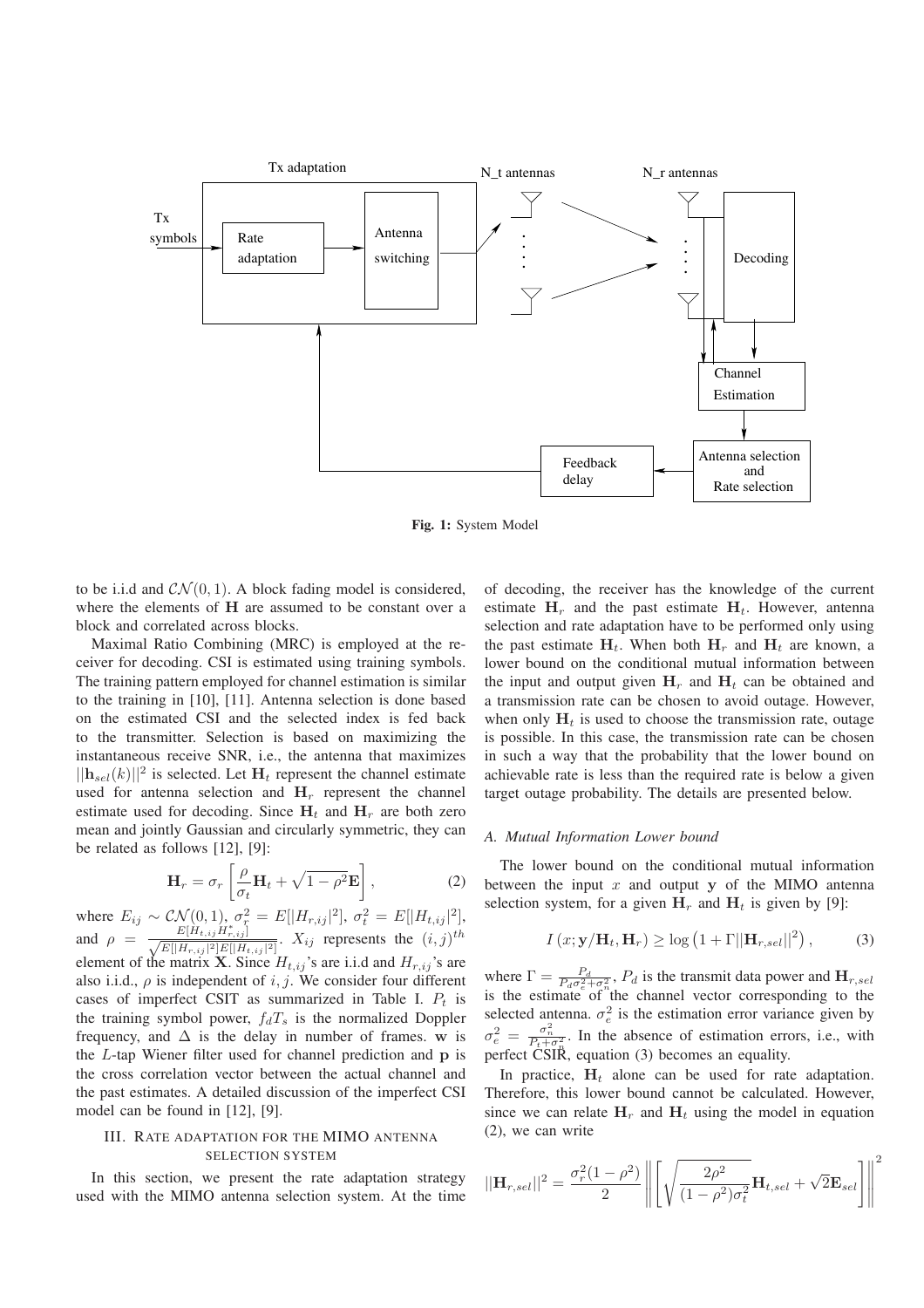| Imperfect CSIT                 | $\sigma$ .                           |                          |                                                                    |
|--------------------------------|--------------------------------------|--------------------------|--------------------------------------------------------------------|
| Estimation Errors and no delay | $\overline{P_t + \sigma^2}$          | $P_t + \sigma^2$         |                                                                    |
| No estimation errors, delay    |                                      |                          | $J_0(2\pi f_dT_s\Delta)$                                           |
| Estimation errors + delay      | $\overline{P_t + \sigma_m^2}$        | $P_t + \sigma^2$         | $\frac{P_t}{P_t + \sigma_s^2} J_0(\overline{2\pi f_d T_s \Delta})$ |
| Estimation errors+delay        | $\overline{P_t + \sigma_{\infty}^2}$ | $\mathbf{p}^H\mathbf{w}$ | $\sqrt{\frac{P_t}{P_t + \sigma_n^2}} \mathbf{p}^H \mathbf{w}$      |
| + prediction                   |                                      |                          |                                                                    |

**TABLE I:** Imperfect CSIT cases considered

$$
=\sigma_r^2 \frac{(1-\rho^2)}{2}A,
$$

where A is defined as  $\parallel$  $\left[\sqrt{\frac{2\rho^2}{(1-\rho^2)\sigma_t^2}}\mathbf{H}_{t,sel} + \sqrt{2}\mathbf{E}_{sel}\right]$ 2 and  $H_{t,sel}$  is the vector of past estimates of the selected antenna. Since selection is based on  $H_t$ ,  $||H_{t,sel}||^2$  =  $\max_{i=1,2,\cdots,N_t} ||\mathbf{H}_{t,i}||^2$ . Therefore, the lower bound on the mutual information for a given  $H_t$  and  $H_r$  can be written as

$$
I(x, \mathbf{y}/\mathbf{H}_t, \mathbf{H}_r) \ge \log\left(1 + \Gamma \sigma_r^2 \frac{(1 - \rho^2)}{2} A\right).
$$
 (4)

The elements of  $\sqrt{2} \mathbf{E}_{sel}$  are complex Gaussian with variance 1 per dimension. Therefore, for a given  $H_{t,sel}$ , A is noncentral distributed with  $2N_r$  degrees of freedom. The non centrality parameter  $\delta = \frac{2\mu}{\sigma^2}$  $\frac{2\mu}{\sigma_t^2} ||\mathbf{H}_{t,sel}||^2$ , where  $\mu = \frac{\rho^2}{1-\rho^2}$ . Even though the lower bound in equation (4) cannot be evaluated, the probability that the lower bound is lower than a required rate for a given  $H_{t,sel}$  can be evaluated. This probability will be an upper bound on the actual outage probability. Therefore, the transmission rate can be chosen such that the outage probability is less than a given target.

For a given  $H_t$  and transmission rate  $R(H_t)$ , the probability of outage is upper bounded as

$$
P(\text{outage}/\mathbf{H}_t) \le P\left(A < 2\beta\left(\frac{1+\mu}{\sigma_r^2}\right)\right)
$$
\n
$$
= F_{nc-\chi^2, 2N_r, \delta}\left(2\beta\left(\frac{1+\mu}{\sigma_r^2}\right)\right),\tag{5}
$$

where  $\beta = \frac{e^{R(H_t)}-1}{\Gamma}$  and  $F_{nc-\chi^2,2N_r,\delta}(\cdot)$  is the CDF of the non central chisquared distributed random variable with parameters  $2N_r$  and  $\delta$  given by (equation (26.4.25) in [13])

$$
F_{nc-\chi^2,2N_r,\delta}(a) = \sum_{j=0}^{\infty} \frac{e^{-\frac{\delta}{2}} \left(\frac{\delta}{2}\right)^j}{j!} \gamma_{j+N_r}\left(\frac{a}{2}\right),\qquad(6)
$$

where  $\gamma_i(x)$  is the regularized gamma function given by  $\gamma_i(x) = \int_0^x \frac{e^{-y}y^{i-1}}{(i-1)!} dy$ .  $\frac{e^{-y}y^{i-1}}{(i-1)!}dy.$ 

### *B. Rate adaptation methodology*

Based on the upper bound on outage probability above, rate adaptation is performed as follows.

**Step 1**: Find the maximum column norm of  $H_t$ , i.e.,  $||H_t$ <sub>sel</sub> $||^2$ 

and the corresponding non-centrality parameter  $\delta$ . **Step 2**: Calculate the largest value of  $\beta_{opt}$  such that

$$
F_{nc-\chi^2,2N_r,\delta}\left(2\beta_{opt}\left(\frac{1+\mu}{\sigma_r^2}\right)\right) < P_{out},\tag{7}
$$

where  $P_{out}$  is the target outage probability. While it is difficult to get  $\beta_{opt}$  in closed form, standard numerical methods are available to calculate the inverse of the CDF of noncentral chi-squared random variables.

**Step 3**: Using  $\beta_{\text{ont}}$ , rate is calculated as

$$
R(\mathbf{H}_t) = \log\left(1 + \Gamma \beta_{opt}\right). \tag{8}
$$

Finally, the average rate achieved is given by

$$
R_{avg} = \int_0^\infty R(x)f_{\vert\vert \mathbf{H}_{t,sel} \vert\vert^2}(x)dx,\tag{9}
$$

where  $f_{\left|\right| \mathbf{H}_{t,sel} \left|\right|^{2}}(x)$  is the pdf of  $\left|\left| \mathbf{H}_{t,sel} \right|\right|^{2}$ . This can be evaluated using Monte Carlo simulations.

Some simple special cases where the rate can be chosen to avoid outage are:

1) No delay: In the absence of feedback delay,  $H_t = H_r$ . In this case, the lower bound on mutual information can be evaluated and, therefore, R can be chosen to be

$$
R(\mathbf{H}_t) = \log (1 + \Gamma ||\mathbf{H}_{r,sel}||^2)
$$

in order to avoid outage.

2) Perfect CSIT: With perfect CSIT,  $H_t = H_r = H$  and  $\sigma_e^2 = 0$ . Therefore, R can be chosen as

$$
R(\mathbf{H}) = \log \left( 1 + \frac{P}{\sigma_n^2} ||\mathbf{H}_{sel}||^2 \right)
$$

in order to avoid outage.

#### IV. NUMERICAL RESULTS AND DISCUSSION

A  $2 \times 2$  MIMO antenna selection system is considered for illustration purposes. The average rate (throughput) is calculated using Monte Carlo simulations for the case of perfect CSIT and all the four cases of imperfect  $CSIT - (1)$ Estimation errors, no delay, (2) Delay, no estimation errors, (3) Estimation errors, Delay, and (4) Estimation errors, delay, and prediction. The normalized Doppler is chosen to be 0.05, which leads to  $\rho = 0.97$ . Delay in frames of  $\Delta = 1$  and  $\Delta = 2$  are considered. For the case of predicted CSIT, the prediction filter length is chosen to be  $L = 20$  [12], [9]. Training symbol power is optimized based on the method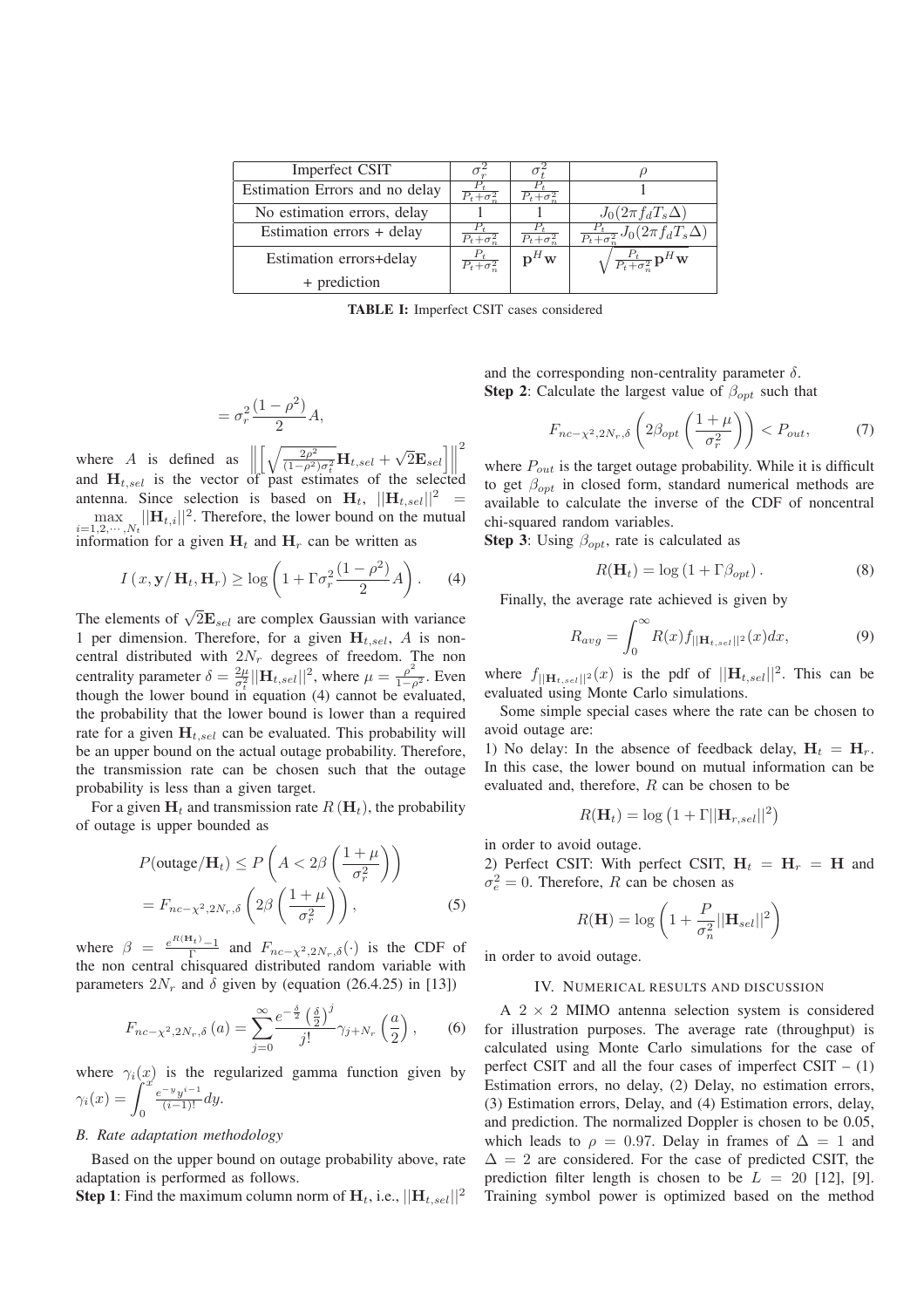in [11]. The target outage probability  $P_{out}$  is chosen to be 0.01. The outage capacity without rate adaptation for outage probability of 0.01 is also plotted for the sake of comparison.

Fig. 2 shows the average rate vs. SNR for perfect CSIT and for all the four cases of imperfect CSIT. Feedback delay of  $\Delta = 1$  frame is considered. It can be seen that rate adaptation improves the average throughput, for all the CSIT conditions. With rate adaptation, even the throughput in the presence of imperfect CSIT is better than that obtained with perfect CSIT in the absence of rate adaptation. Feedback delay affects the rate more significantly compared to estimation error. This is because estimation error reduces with SNR while the feedback delay is independent of SNR. Channel prediction can also be seen to effectively combat delay in feedback.

Fig. 3 compares the effect of using rate adaptation for increasing feedback delay.  $\Delta = 1$  and  $\Delta = 2$  are considered. For both the cases, throughput improves upon using rate adaptation. However, the improvement decreases with increasing  $\Delta$ . As delay increases, the correlation between the available CSIT and the actual CSIT decreases and thereby, the gain achieved using adaptation is also decreased.

The effect of channel prediction is shown in Fig. 4. It is clear from the figure that channel prediction almost restores the gain achieved by adaptation. Using channel prediction improves the correlation between the available CSIT and the actual CSIT. Therefore, the improvement obtained using rate adaptation does not diminish even for increasing feedback delay.

#### V. CONCLUSIONS

In this paper, we have analyzed the performance of rate adaptive MIMO antenna selection systems in the presence of imperfect CSIT. The transmission rate is chosen in order to maintain a target outage probability and different imperfect CSIT cases are considered. It has been shown that rate adaptation improves the average throughput even with imperfect CSIT. However, as delay increases, the gain from rate adaptation decreases. The effect of feedback delay can be significantly compensated using channel prediction. Analytical results on the asymptotic loss in average rate due to imperfect CSIT are being currently studied.

#### ACKNOWLEDGMENT

This work was supported in part by the Dept. of Science and Technology, Govt. of India.

## **REFERENCES**

- [1] M. S. Aluoini and A. Goldsmith, "Capacity of Rayleigh fading channels under different adaptive transmission and diversity-combining techniques," *IEEE Transactions on Vehicular Technology*, vol. 48, no. 4, pp. 1165–1181, Nov. 1999.
- [2] S. Jayaweera and H. Poor, "Capacity of multiple-antenna systems with both receiver and transmitter channel state information," *IEEE Transactions on Information Theory*, vol. 49, no. 10, pp. 2697–2709, Oct. 2003.
- [3] A. Molisch, M. Win, Y. Choi, and J. Winters, "Capacity of MIMO systems with antenna selection," *IEEE Transactions on Wireless Communications*, vol. 4, no. 4, pp. 1759–1772, Jul 2005.



**Fig. 2:** Average rate vs. SNR for  $2 \times 2$  system



**Fig. 3:** Average rate vs. SNR for  $2 \times 2$  system



**Fig. 4:** Average rate vs. SNR for  $2 \times 2$  system